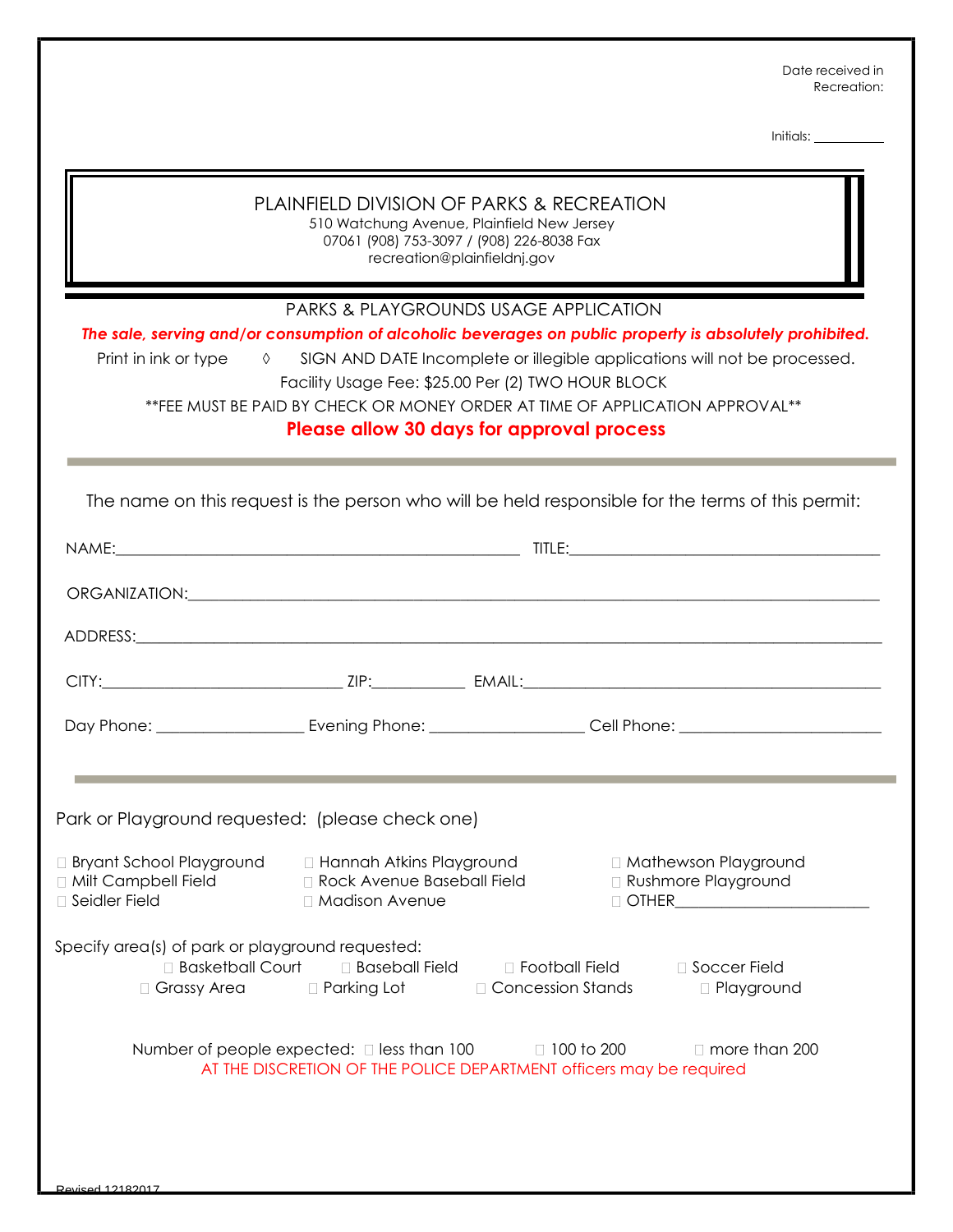## **TYPE OF EVENT**

□ SPECIAL EVENT (Concerts, Bike Races, Fairs, etc.)

□ SPORTS (Games, Tournaments, Clinics, etc.)

□ Basketball □ Baseball □ Soccer □ Other (Please Specify: <u>)</u>

FAMILY & FRIENDS (Reunion, Cookout, Celebrations, etc.)

## **Provide a detailed description of activities to be held during this park usage (place answer below):**

## **Specify dates and hours requested:**

| $(1st Choice) DATE(S):$                | EVENT TIME:  |
|----------------------------------------|--------------|
|                                        | SET UP TIME: |
| Will this event be held Rain or Shine? | RAIN DATE:   |
| (2 <sup>nd</sup> Choice) DATE(S):      | TIME(S):     |

Is this a Public or Private event?

If Public, explain:

Will this event be advertised? If YES, how? (FLIERS or INVITATIONS-must be attached)

Will tents be set up?  $\Box$  No  $\Box$  YES

If YES, how many and what size? Will tents be staked into the ground?

Will there be SIGNS, BANNERS, and/or TRAIL MARKINGS displayed?

 $\n **No**\n$ 

□ YES [If YES, banners that promote sex, violence and drugs/alcohol will NOT be permitted for any application. Include diagram/with dimension and language of banner.]

Will there be a GRILL?

 $\Box$  No

□ YES: □ CHARCOAL or □ **PROPANE** 

[If **PROPANE**: a **FIRE SAFETY PERMIT** from the **PLAINFIELD FIRE DIVISION-BUREAU OF FIRE PREVENTION** (315 Central Avenue) must be obtained.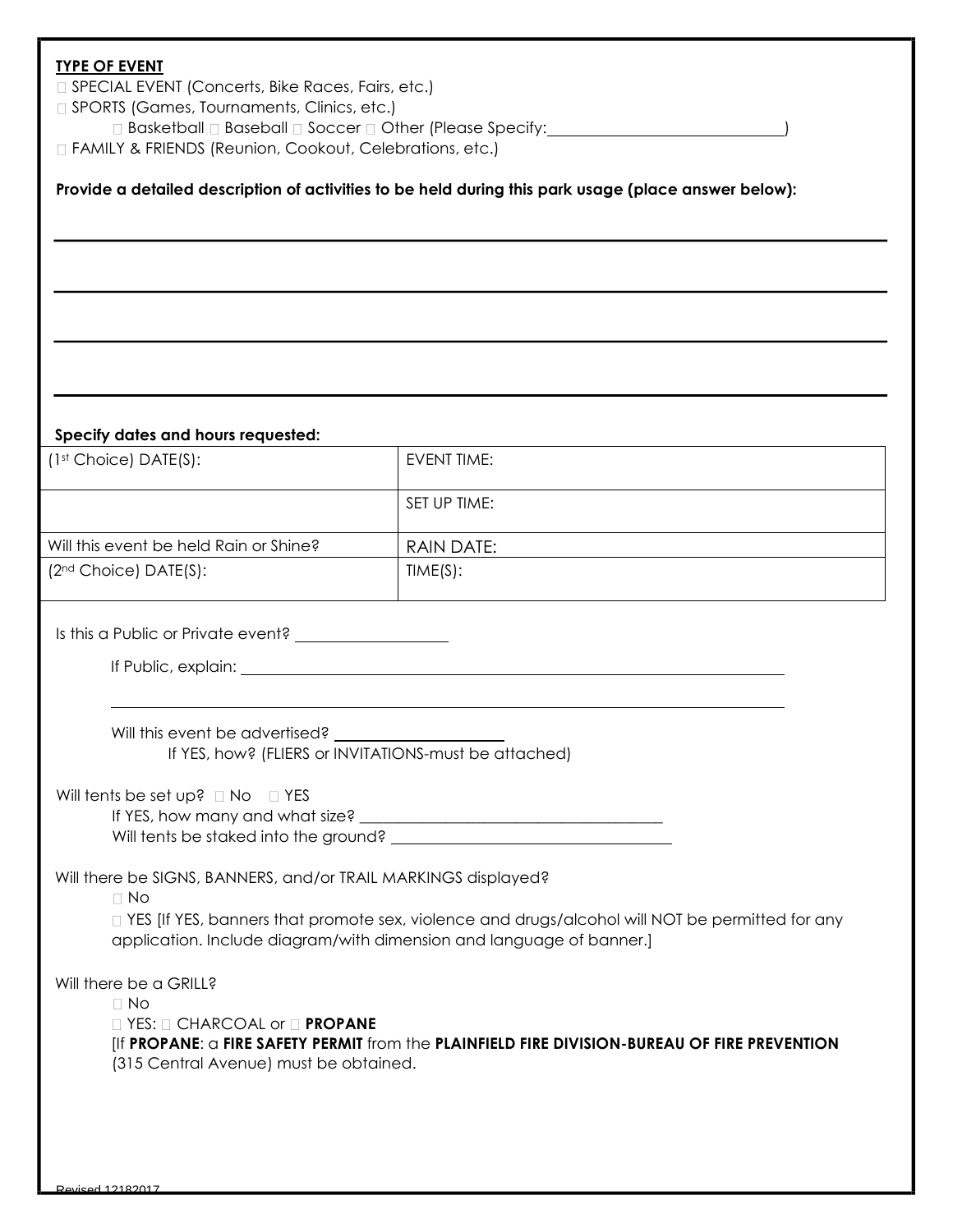| Will there be food served to participants and public?<br>$\Box$ No<br>□ YES [If yes, other than a family cookout -you must obtain a <b>SPECIAL EVENT LICENSE</b> food permit<br>from the CITY OF PLAINFIELD NJ - DIVISION OF HEALTH (510 Watchung Avenue).                                   |
|----------------------------------------------------------------------------------------------------------------------------------------------------------------------------------------------------------------------------------------------------------------------------------------------|
| <b>VENDORS</b><br>If YES, how many? _____ [Attach a list of all vendors]<br>Each vendor is required to obtain a Health Permit; food vendors require a HEALTH PERMIT and<br><b>VENDOR PERMIT.</b><br>Vendor Permits can be obtained from the City Clerk's Office (515 Watchung Avenue).       |
| Will there be MUSIC?                                                                                                                                                                                                                                                                         |
| $\Box$ No<br>□ YES In accordance with Municipal Ordinances, there is no amplified sound in the parks on Sunday.<br>For DJs and Bands a Public Entertainment Permit from the City Clerk's Office (515 Watchung Avenue)<br>must be obtained.<br>If YES: $\Box$ DJ $\Box$ Band $\Box$ Radio/CDs |
| $\Box$ Stage [Specify the type, size, and use. Insurance must be attached]                                                                                                                                                                                                                   |
| <b>INFLATABLE PLAYGROUND EQUIPMENT</b><br>Will there be any inflatable items? _____________ If YES, how many? ______                                                                                                                                                                         |
| Please provide a photograph and/or description of any inflatable item you plan to have at your<br>event and include, generators, insurance, etc.                                                                                                                                             |
|                                                                                                                                                                                                                                                                                              |
| Specify any and all items of equipment requested from the Division of Parks and Recreation: (ie: Sports<br>Lighting, Scoreboard, Markers, etc.)                                                                                                                                              |
|                                                                                                                                                                                                                                                                                              |
|                                                                                                                                                                                                                                                                                              |
|                                                                                                                                                                                                                                                                                              |
|                                                                                                                                                                                                                                                                                              |
|                                                                                                                                                                                                                                                                                              |